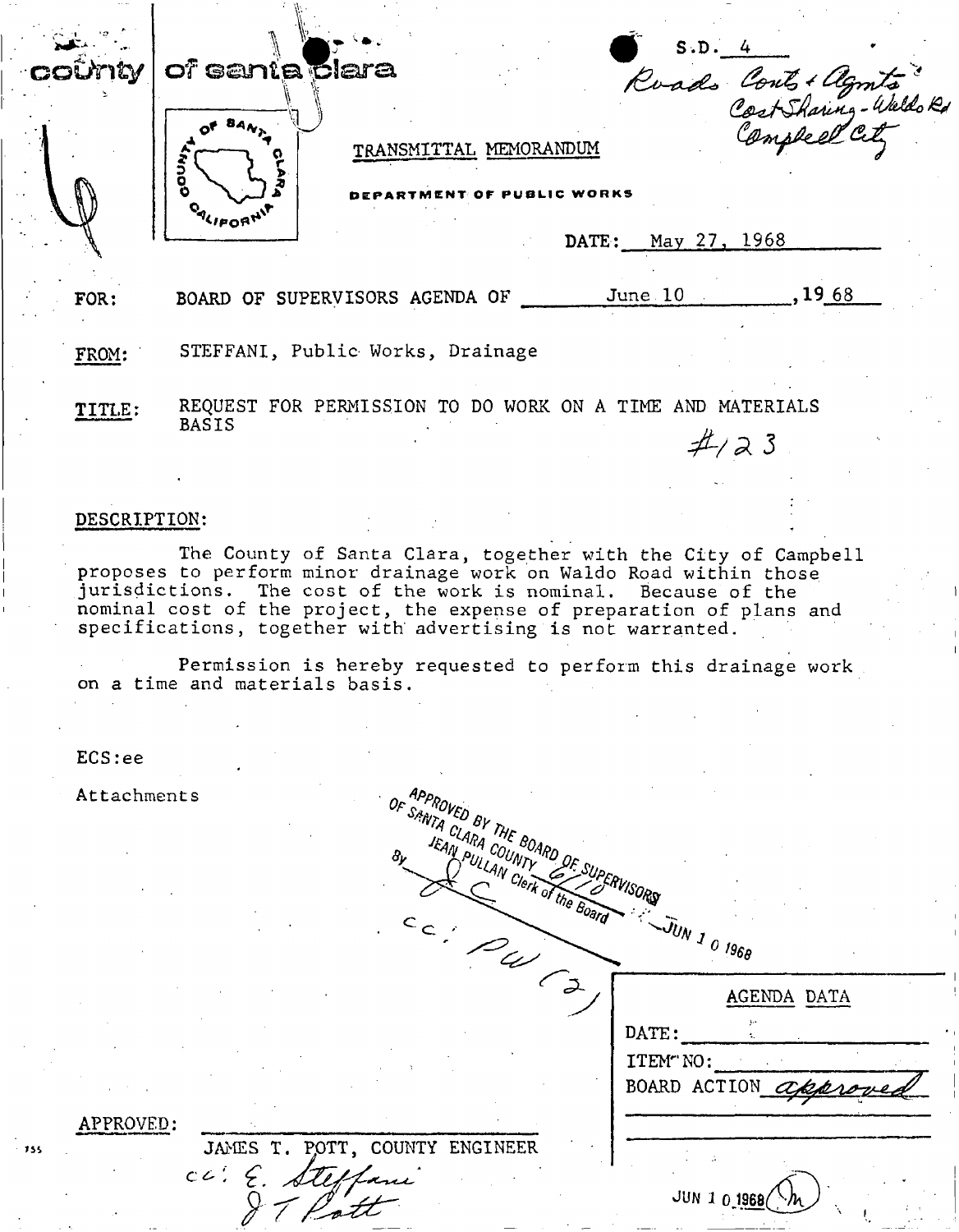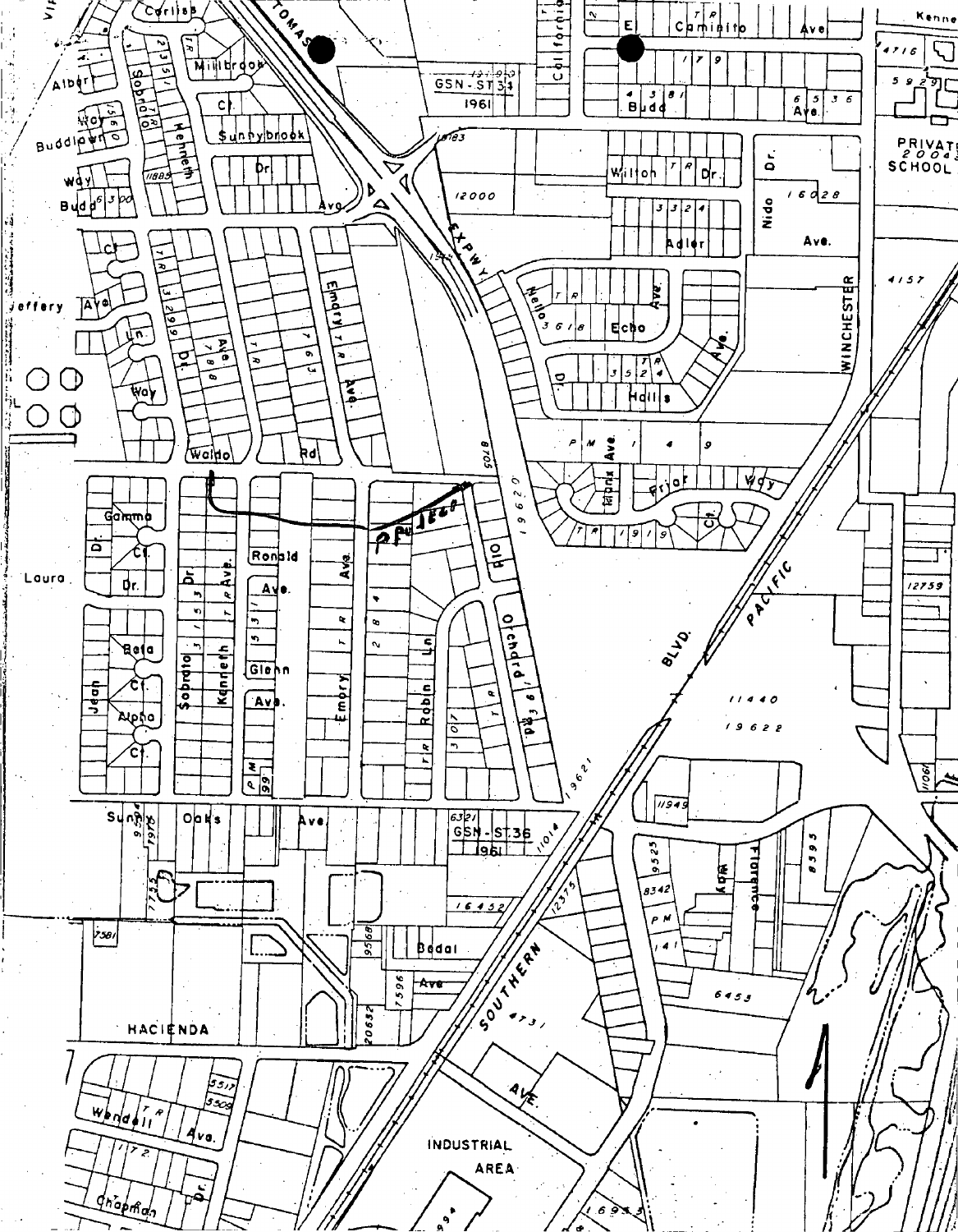Roads Conts + agents

**June 11, 1968** 

**Mrs, Dorothy Trevethan, City Clerk City of Campbell 75 N. Central Avenue Campbell, California** 

**Subject: Agreement with City of Campbell For Payment of Costs Improvement of Waldo Road (Btw Sobrato Dr and old Orchard Road)** 

## **Dear Mrs, Trevethan:**

 $\mathcal{L}_{\mathcal{L}^{m+1} \times \mathcal{L}}$ 

**Enclosed you will find a fully executed copy of subject agreement between the County of Santa Clara and the party (ies) named above. The Board of Supervisors at its regularly scheduled meeting on** 

**June 10. 196 approved this agreement**<br>on behalf of the County.

The enclosed copy is for your records.

**The enclosed copy is for your records.** 

JEAN PULLAN, Clerk of the Board of Supervisors

**By** 

**Deputy Clerk** 

**JPs jc End .** 

**No. 3**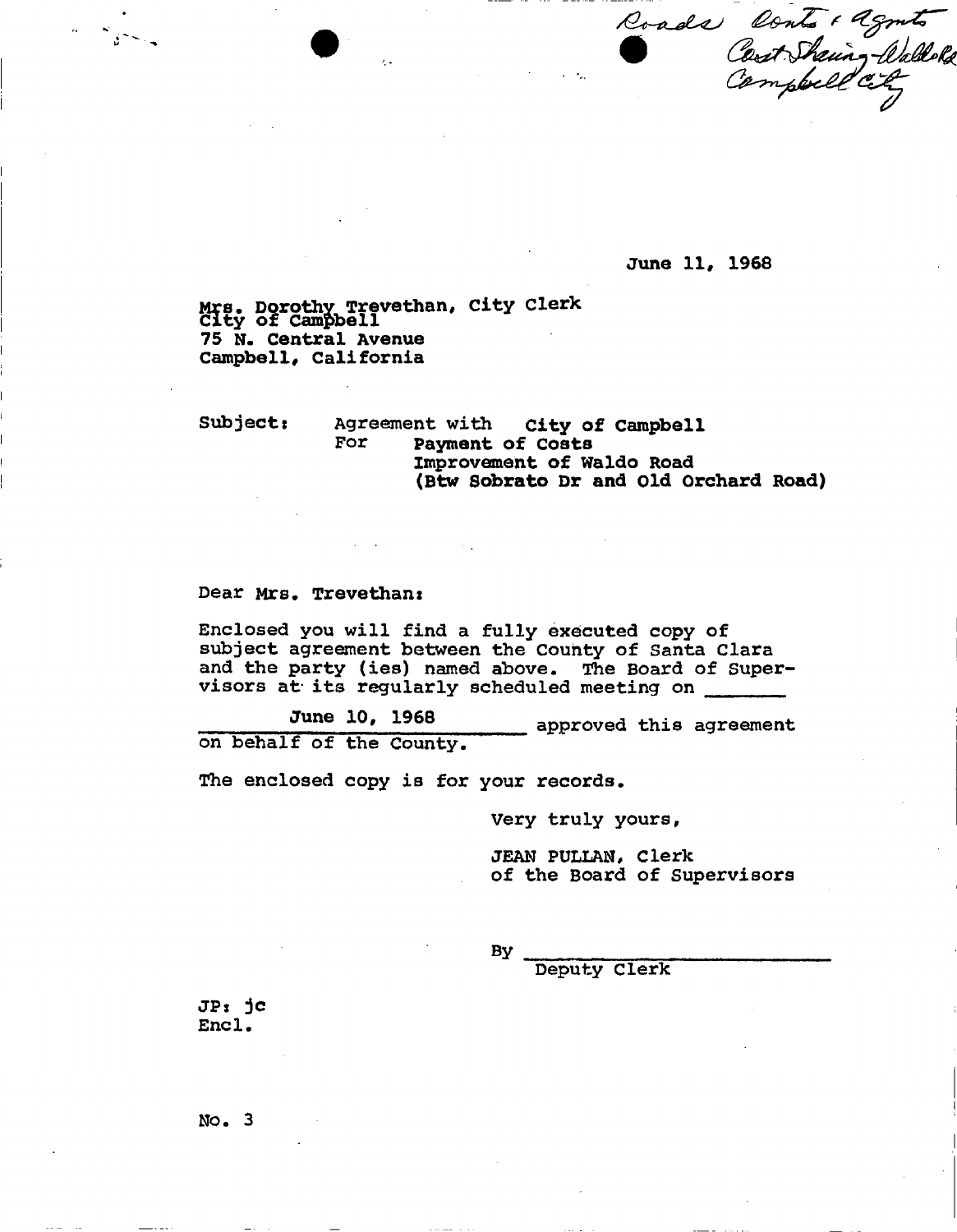## AGREEMENT FOR PAYMENT OF COSTS OF IMPROVEMENT OF WALDO ROAD BETWEEN 150 FEET EASTERLY FROM SOBRATO DRIVE AND OLD ORCHARD ROAD

THE FOLLOWING is an agreement between the County of Santa Clara, a political subdivision of the State of California, hereinafter called "County", and the City of Campbell, a municipal corporation of the State of California, hereinafter called "City"; and

WHEREAS, City and County wish to improve Waldo Road between 150 feet easterly from Sobrato Drive and Old Orchard Road (herein for convenience referred to as "said project") by constructing storm drainage facilities and resurfacing the roadway; and

WHEREAS, City and County wish to provide for the payment of their respective shares of the costs of said project.

NOW, THEREFORE, in consideration of their mutual promises, covenants and agreements herein contained, the parties hereto do hereby agree as follows:

1. Construction, Inspection and Insurance. Upon execution of this agreement by County and City, County shall award a contract therefor, and supervise the construction thereof to completion. County agrees to require any contractor engaged to construct said project to take out and maintain in full force and effect during the construction of said project, public liability and property damage insurance in form and limits of liability acceptable to City, insuring City, and its employees, from and against loss, cost or expense arising out of or in any way connected with the construction of said project.

Public Works (4)

1 0 1968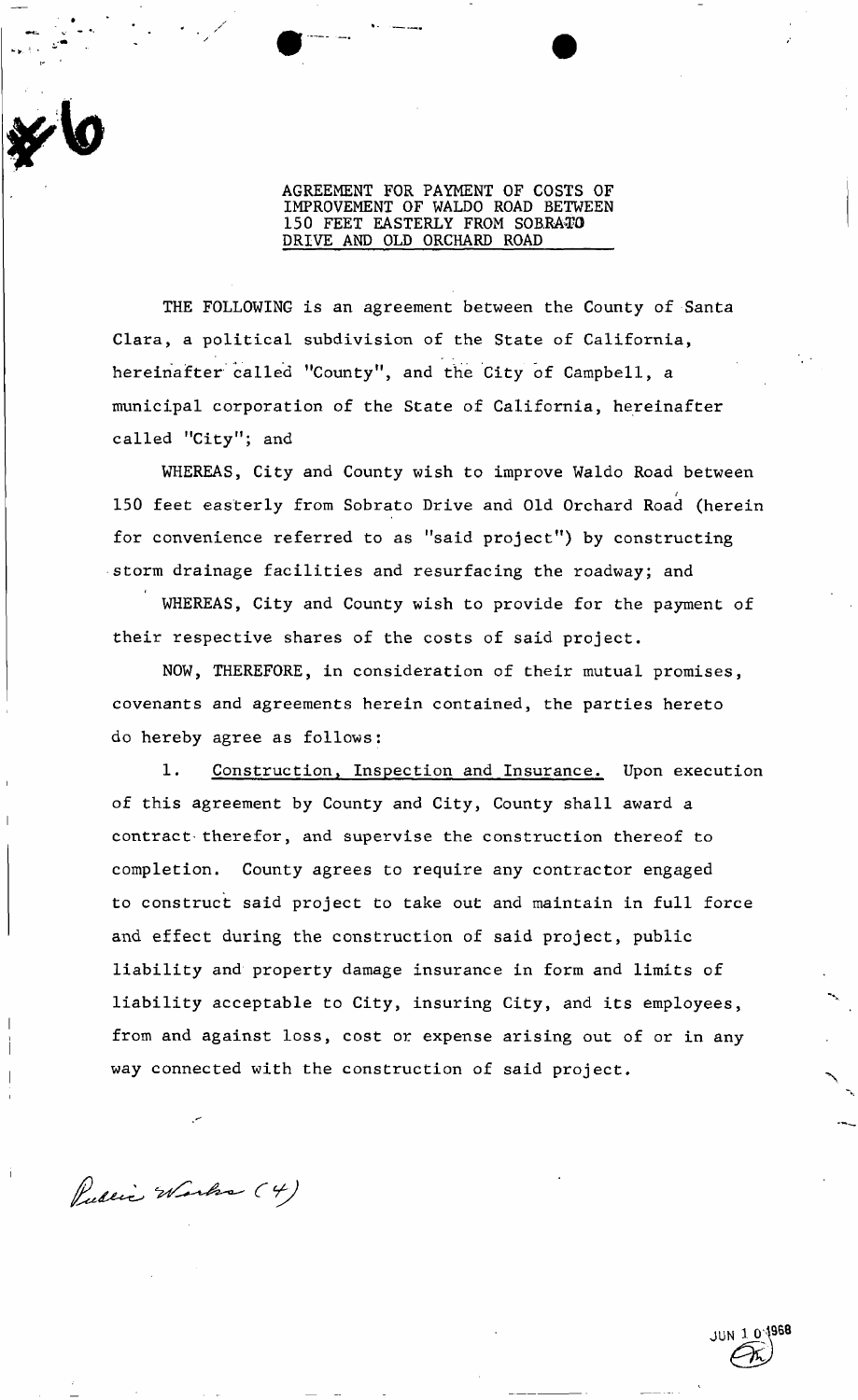Payment. Within thirty (30) days after execution of  $2.$ this agreement, City shall pay to County the sum of  $- - - -$ FIVE HUNDRED - - - - - & No/100 - - - (\$500.00) - - - -DOLLARS as City's full and final share of all costs for said project. IN WITNESS WHEREOF the parties have caused this agreement to be executed.

COUNTY OF SANTA CLARA

By of Supervisors hairman, Board

ATTEST: JEAN PULLAN, Clerk Board of Supervisors

APPROVED AS TO FORM:

 $By \frac{S_{SLO}}{Assilstant}$ **Assistant;** County Counsel Date:  $\sqrt{a}u^{2}$  2 3, 1968

JUN 1 0 1968

CITY OF CAMPBELL, a municipal corporation

 $By$ ity Manager

ATTEST: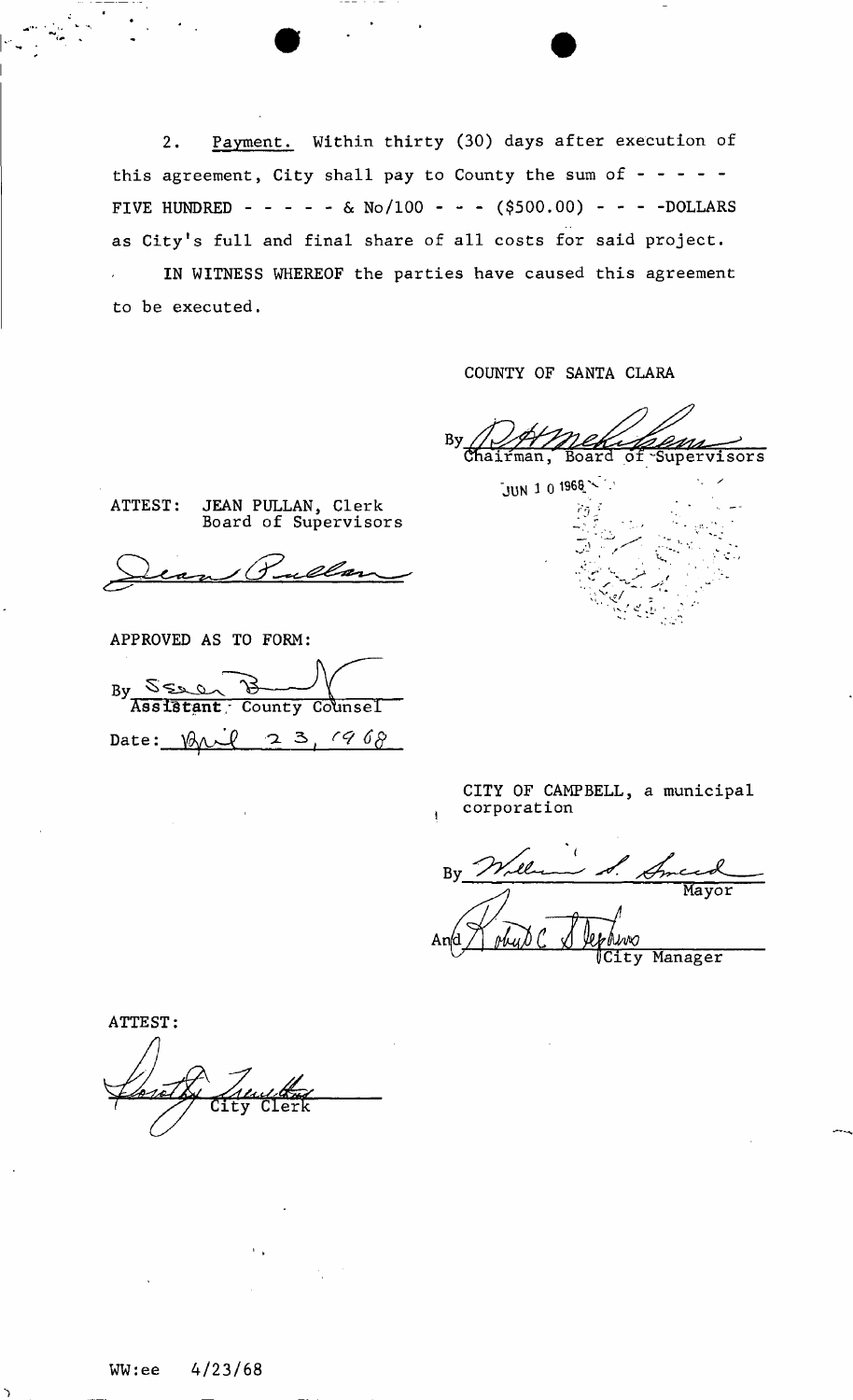RECEIVED PUBLIC WORKS MAY 20 5 3 25 AM '68 COUNTY OF SANTA CI ARA

 $\frac{1}{2}$  ,  $\frac{1}{2}$  $\sim$   $\sim$ 

 $\ddot{\downarrow}$  $\frac{1}{2} \frac{1}{2} \frac{1}{2}$  $\overline{1}$ - Group

 $\hat{\mathbf{r}}$  ,  $\hat{\mathbf{r}}$ 

 $\mathcal{M}_{\mathcal{A}}$  $\rightarrow$  $\ddot{\phantom{0}}$ 

 $\frac{2\pi}{3}$  .  $\mathbb{Z}_{\geq 0}$  $\langle \cdot | \cdot \rangle$  $\ddot{\phantom{0}}$  $\sim$ 

 $\mathcal{L}^{\text{max}}_{\text{max}}$ 

 $\bullet$